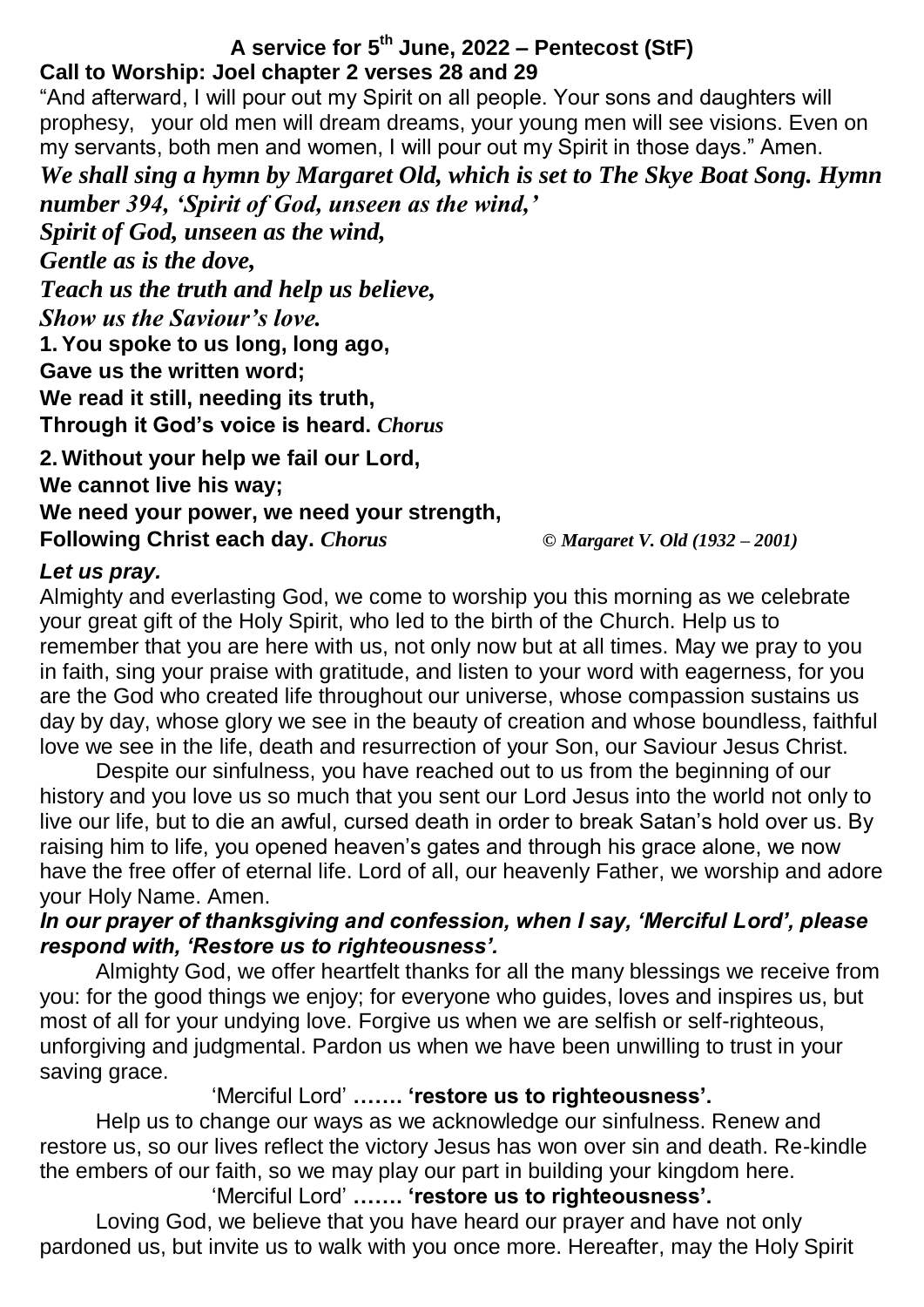enable us to serve you and our neighbours gladly and faithfully, so our lives honour you in Jesus' beautiful name. Amen.

*As our Saviour taught his disciples, we pray:*

**Our Father, who art in heaven, hallowed be thy Name; thy kingdom come; thy will be done; on earth as it is in heaven. Give us this day our daily bread. And forgive us our trespasses, as we forgive those who trespass against us. And lead us not into temptation; but deliver us from evil. For thine is the kingdom, the power, and the glory, for ever and ever. Amen.**

*"Breathe on me, Breath of God, / Till I am wholly thine, / Until this earthly part of me / Glows with thy fire divine." Edwin Hatch's words remind us of Cleopas and his friend and, of course, John Wesley, whose heart was 'strangely warmed' at Aldersgate Street on Pentecost, 1738. We shall sing hymn number 370, 'Breathe on me, Breath of God;'* 

**1. Breathe on me, Breath of God; Fill me with life anew, That I may love what thou dost love, And do what thou wouldst do.**

**2. Breathe on me, Breath of God; Until my heart is pure. Until with thee I will one will, To do and to endure.**

**3. Breathe on me, Breath of God; Till I am wholly thine, Until this earthly part of me Glows with thy fire divine.**

**4. Breathe on me, Breath of God; So shall I never die, But live with thee the perfect life Of thine eternity.** *© Edwin Hatch (1835 – 1889)*

## **As we are celebrating the Platinum Jubilee this weekend, let us pray for Her Majesty the Queen.**

Almighty and Everlasting God, we offer our heartfelt thanks for the reign of our Sovereign Queen Elizabeth II: for her devotion to her duties; for her wisdom, faith and steadfastness; for her dignity, her graciousness and her sense of responsibility. Thank you, Lord, for providing a monarch who is trustworthy and noble, an example of service for us to trust and follow in good and bad times.

As we reflect upon the seventy years of her reign, may we be filled with gratitude that she has served us and the Commonwealth so well in an era of great social, political and economic changes, whatever her own views may have been. May she take pride in her achievements and delight in these celebrations and may your blessing rest upon her and upon this nation evermore. Amen.

## *We come now to our prayers of intercession. Let us pray.*

Loving God, although the world in which we live is wonderful and self-sustaining, the news we hear speaks of its brokenness and daunts our spirits. Nevertheless, we believe that all things are possible for you, so whilst we offer ourselves to do what we can to ensure the wellbeing of our neighbours, we turn to you in situations that are beyond our power, asking that you will reach out in mercy to rectify the results of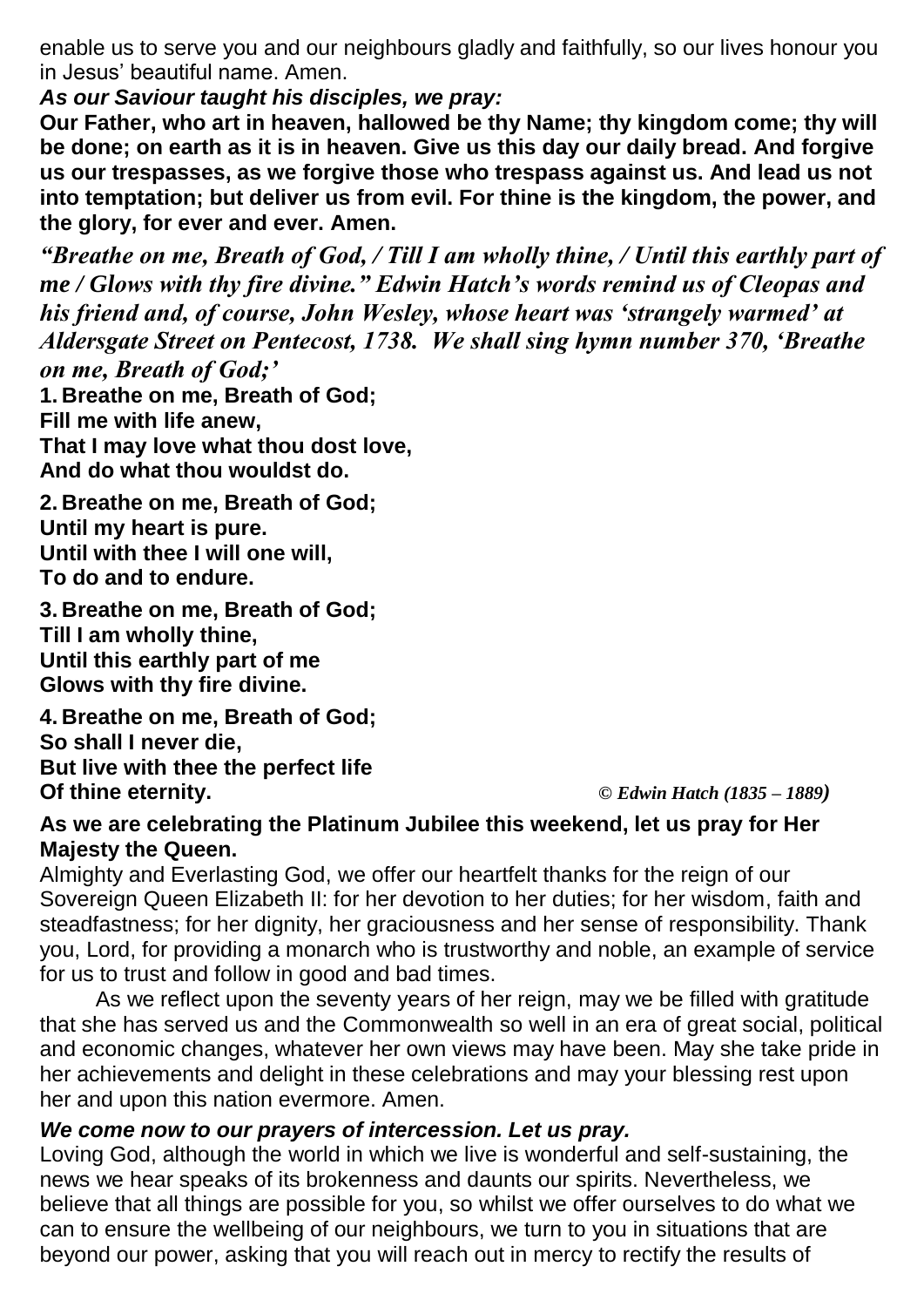mankind's cruelty, folly, exploitation and indifference which result in so much suffering around the world.

We pray for our church, all churches in our Circuit and, indeed, for the World Church, as we celebrate its birth two thousand years ago. Teach us to speak of the grace and glory of Christ Jesus with one voice and serve him in unity of mission. May the Spirit of truth and love empower us to bear the gospel light to this suffering and sindarkened world. Renew and invigorate our calling as we seek new ways to serve our communities as we emerge from the dark shadow of Coronavirus.

God of Shalom, we pray for peace throughout the world, though our attention is concentrated at present upon the invasion of Ukraine by Russia.

In your mercy Lord, bring about a negotiated peace that enable Ukraine to continue as a sovereign democracy. Reach out to the Ukrainian people, from President Zelenskyy and his advisors, the armed forces and militia, that they may remain steadfast, courageous and undaunted, so they will be able to resist Russia's might and frustrate the Kremlin's aims. We pray for the civilians, mainly women, children, the elderly and disabled, who are trapped in cities that are being bombarded by Russian forces. Hold them close in your care that they may be comforted and protected. May friendly countries provide support not only during the war, but for the time it takes to rebuild Ukraine from the ashes of destruction. Remember, too, Ukrainian refugees, who are fleeing to friendly countries. Bless those lands and people who offer shelter and support for as long as it is needed and may their compassion ease the trauma of the refugees.

Gracious Lord, inspire and guide the leaders of all nations and opposition groups in the way of peace. Teach them to eschew the use of violence to achieve their aims: instead may they seek to follow the way of justice, mercy and peace. Teach us also to act justly and to care for our neighbours, especially people whom we find it difficult to like.

Lord, we pray for people who campaign for a fair and proper use of the world's resources, including the distribution of vaccines to impoverished countries where COVID19 is rampant and vaccines to counteract the outbreak of monkeypox. We pray for organizations like All We Can and Christian Aid that are working to provide desperately-needed aid to famine-stricken Afghanistan, Ethiopia, Sudan and Yemen that they receive the support they need.

We pray, too, for people in this country who are struggling to live as the cost of energy, fuel and food increases to record levels. We thank you for those who supply and run food banks and for organisations like the Salvation Army which help the poor. Guide the Government, business leaders and local councils to find ways of helping the poor.

We pray for neighbours who are sick in body, mind or spirit; those who are in any kind of need or trouble; neighbours who are living with depression or whose relationships have broken down and everybody who mourns the loss of somebody dear, particularly everybody who has been unable to mark their loved-one's passing because of restrictions at funerals and gatherings. In a time of silent reflection, we offer you names of people for whom we are especially concerned. ………………………….. Lord, help us to offer them both practical support and friendship, but warm them with your love, so they may find comfort, healing, courage and enduring peace.

Abba, Heavenly Father, bless us, our friends and our families. Keep us safe in your care and help us to share the abundance of your love with our neighbours, so our lives bring you honour through Christ Jesus our Lord and friend. Amen.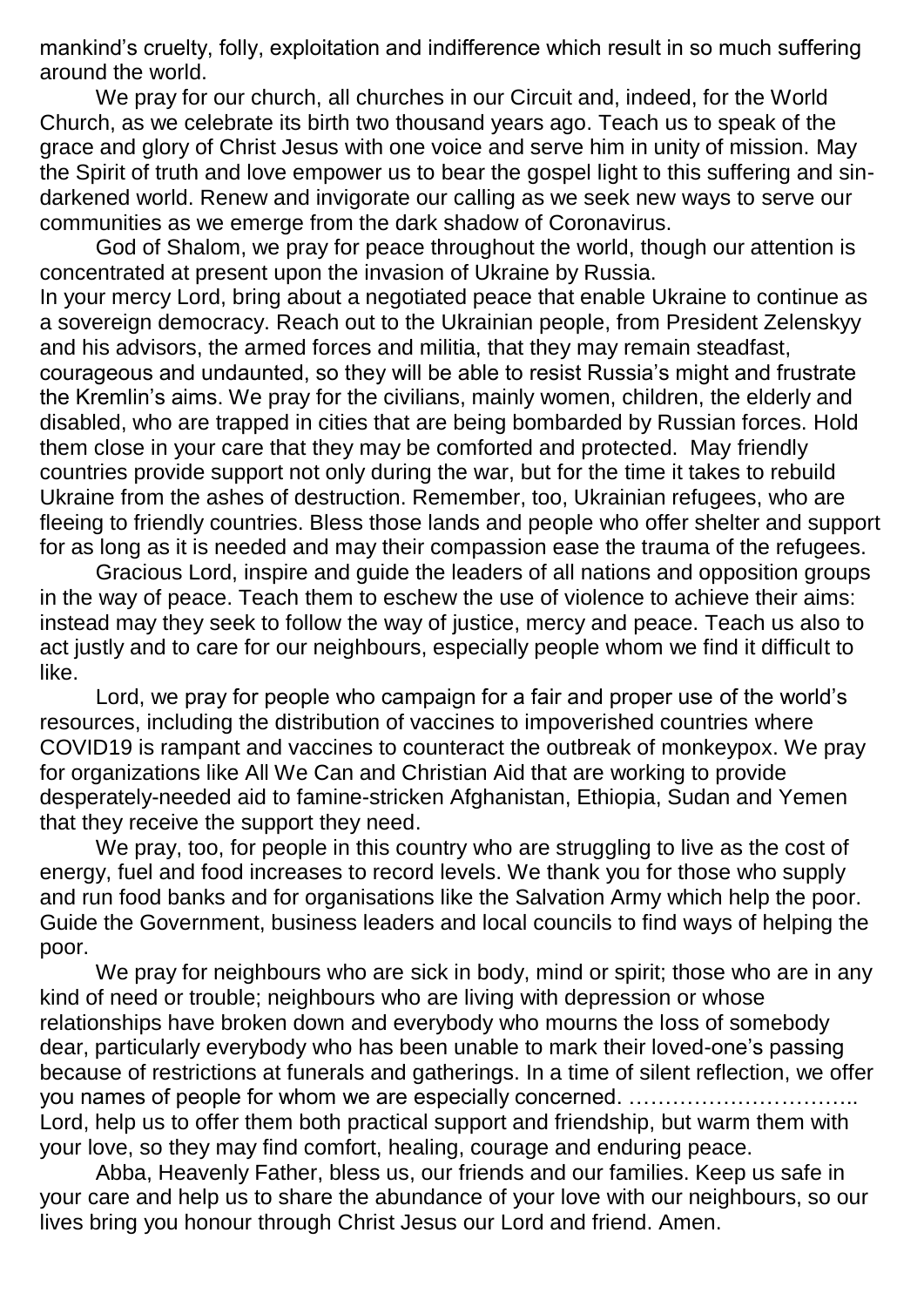*Our next hymn was written by a Presbyterian minister, Revd. Daniel Iverson, for a revivalist campaign in Florida during 1926. We remain seated as we sing hymn number 295, 'Spirit of the living God'. We shall sing it twice, please.*

**Spirit of the living God, Fall afresh on me. Spirit of the living God, Fall afresh on me. Break me, melt me, Mould me, fill me. Spirit of the living God,**

**Fall afresh on me.** *© Daniel Iverson (b. 1890)*

#### **Our reading is Acts chapter 2 verses 1 to 21**

When the day of Pentecost came, they were all together in one place. Suddenly a sound like the blowing of a violent wind came from heaven and filled the whole house where they were sitting. They saw what seemed to be tongues of fire that separated and came to rest on each of them. All of them were filled with the Holy Spirit and began to speak in other tongues as the Spirit enabled them.

Now there were staying in Jerusalem God-fearing Jews from every nation under heaven. When they heard this sound, a crowd came together in bewilderment, because each one heard them speaking in his own language. Utterly amazed, they asked: "Are not all these men who are speaking Galileans? Then how is it that each of us hears them in his own native language? Parthians, Medes and Elamites; residents of Mesopotamia, Judea and Cappadocia, Pontus and Asia, Phrygia and Pamphylia, Egypt and the parts of Libya near Cyrene; visitors from Rome (both Jews and converts to Judaism); Cretans and Arabs—we hear them declaring the wonders of God in our own tongues!" Amazed and perplexed, they asked one another, "What does this mean?"

Some, however, made fun of them and said,

"They have had too much wine."

Then Peter stood up with the Eleven, raised his voice and addressed the crowd: "Fellow Jews and all of you who live in Jerusalem, let me explain this to you; listen carefully to what I say. These men are not drunk, as you suppose. It's only nine in the morning! No, this is what was spoken by the prophet Joel:

"'In the last days, God says, I will pour out my Spirit on all people.

Your sons and daughters will prophesy, your young men will see visions, your old men will dream dreams. Even on my servants, both men and women, I will pour out my Spirit in those days, and they will prophesy. I will show wonders in the heaven above and signs on the earth below, blood and fire and billows of smoke. The sun will be turned to darkness and the moon to blood before the coming of the great and glorious day of the Lord. And everyone who calls on the name of the Lord will be saved.'" Amen.

*We shall sing the hymn on our sheets, 'Once, a group of frightened people'*  **1. Once, a group of frightened people hid inside a bolted room,**

**Mourning Jesus Christ, who'd left them – it seemed naught could lift their gloom: But the promise made by Jesus on the eve of Calvary**

**Was fulfilled for each of them like fire and wind and ecstasy!**

**2. As the Holy Spirit filled them, every sorry soul transformed: Resolution replaced weakness; for God's breath each heart had warmed; While the tongues of mundane people were endowed with holy might, As the impulse of the Spirit turned their darkness into light.**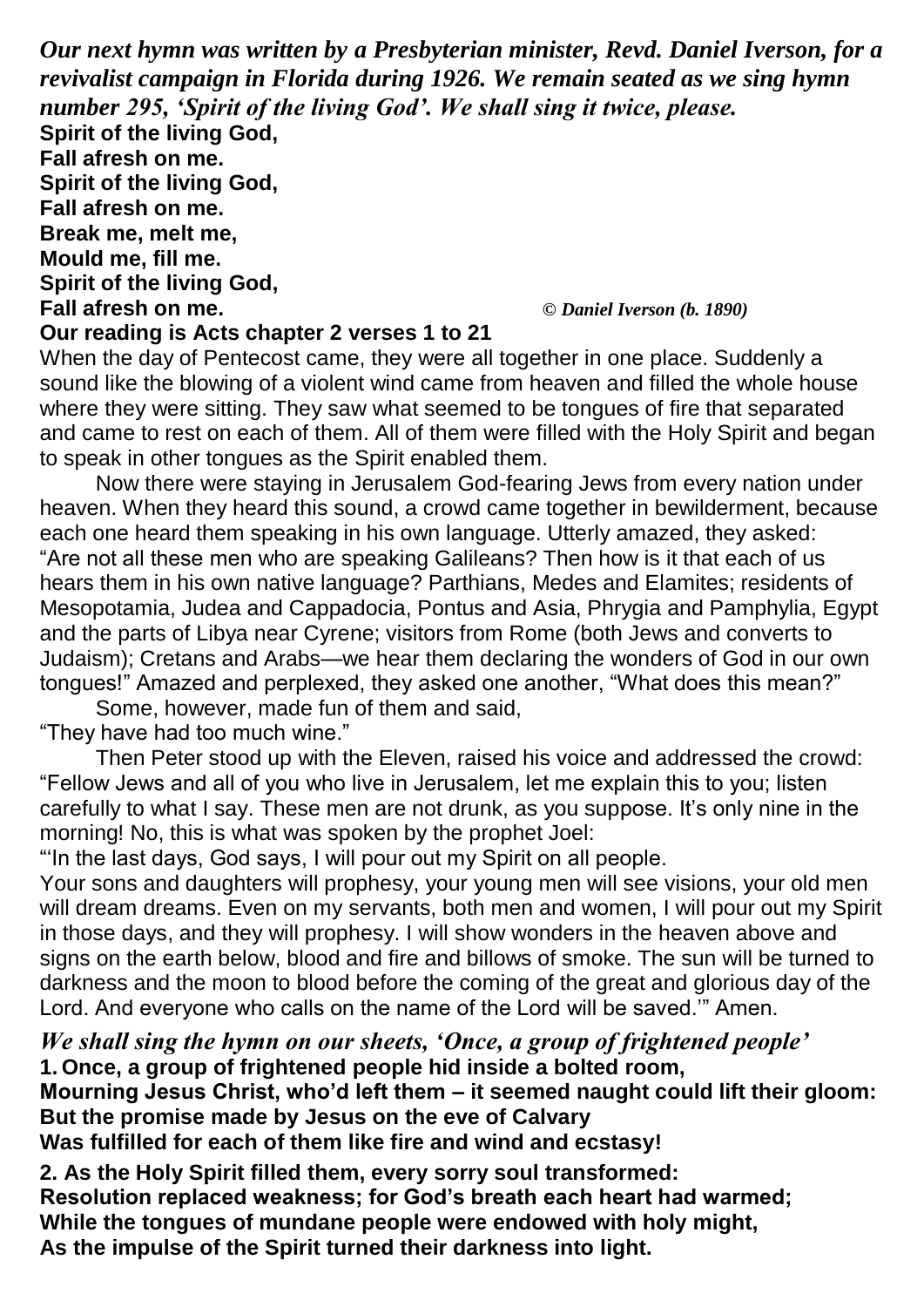**3. Fled were gloominess and doubting, as their praise and joy they cried; Bolts were pulled, the door was opened as they boldly poured outside, While their neighbours, in amazement, swore their mood was excess wine: Yet their speech, their dance and laughter were the fruits of Pow'r Divine.** 

**4. Pilgrims to the holy city heard the gospel in their tongues: Christ's salvation was extended and to everyone belongs; For the grace of God is boundless – Christ has died to save us all And the power of the Spirit helps us answer Jesu's call!**

**5. Then empowered by the Spirit, Peter preached unto the Jews – And three thousand men were baptised in response to Christ's Good News! So ten dozen helpless people – our Redeemer's 'mustard seed' – In the power of the Spirit, grew with awe-inspiring speed.**

**6. May all honour, praise and glory be to God, the Three-in-One: Give all honour to the Father for the mighty deeds He's done; We shall praise His Son, Christ Jesus, who revealed the Father's love, As we glory in the Spirit whom He sent down from above!**

*M. Rider, 17th May, 2004 {to 'There's a light upon the mountains' H & P 246 // StF188 – written for the organist at Amblecote Methodist Church, Norman Yardley} Modified 25th May, 2022.*

**Sermon:** *'Amazed and perplexed, they asked one another, "What does this mean?"'* **Acts 2:13** I was nine or ten when I first heard Luke's account of the coming of the Holy Spirit to the hundred and twenty in that locked room in Jerusalem. The King James Bible was used and I was effectively 'switched off' by the end of the fourth verse. I had this appalling vision of a tempest buffeting the apostles, fire literally burning their heads and this Ghost that made them talk gibberish! It took me several years to overcome a real fear of the Holy Spirit and even longer to invite him into my life.

At the Last Supper, Jesus told his disciples that God the Father would give them the Spirit of truth to be with them forever. The Good News Bible translates the original Greek, **'Paracletos'** as **'Helper'** but, as such, it is only moderately effective: The NIV translates it as **Counsellor** while other translations give **Comforter, Advocate** and **Intercessor** as alternatives, yet the Holy Spirit is also a **teacher** and **encourager**. His purpose is to reveal God's purpose, love and power as he lives within those who obey Christ's call. In him we enter a new, close relationship with God the Father and through the Holy Spirit the risen Jesus himself will live in our hearts.

Rather like his description of Christ's ascension, Luke faced the task of describing the coming of the Holy Spirit that first Pentecost. A literal description is impossible, so the writer tried to compare the effect the Holy Spirit had on the apostles in that room. They were assembled behind bolted doors because they were afraid. They had a profound sense of failure and unworthiness and they lacked both the confidence and direction to obey Christ's commission, **'Go into all the world and preach the good news to all creation.'** Peter, especially, must have felt his position beyond redemption, because he had denied even knowing Jesus, after he had boasted that he would lay down his life for him. Surely such a weak vessel could never lead a revolution?

However, when he came, the Holy Spirit filled them almost as though God was breathing new life into their bodies. The Hebrew for the **Holy Spirit** is **RUACH**, which means God's breath, whilst the Greek for Spirit, **PNEUMA**, can also mean the same. So these men and women experienced a new life and Luke's description of the **KIND** of life as being fired up, burning with zeal for God is intended to explain what happened next: they poured out into the street, praising God in ecstatic tongues that Jews from the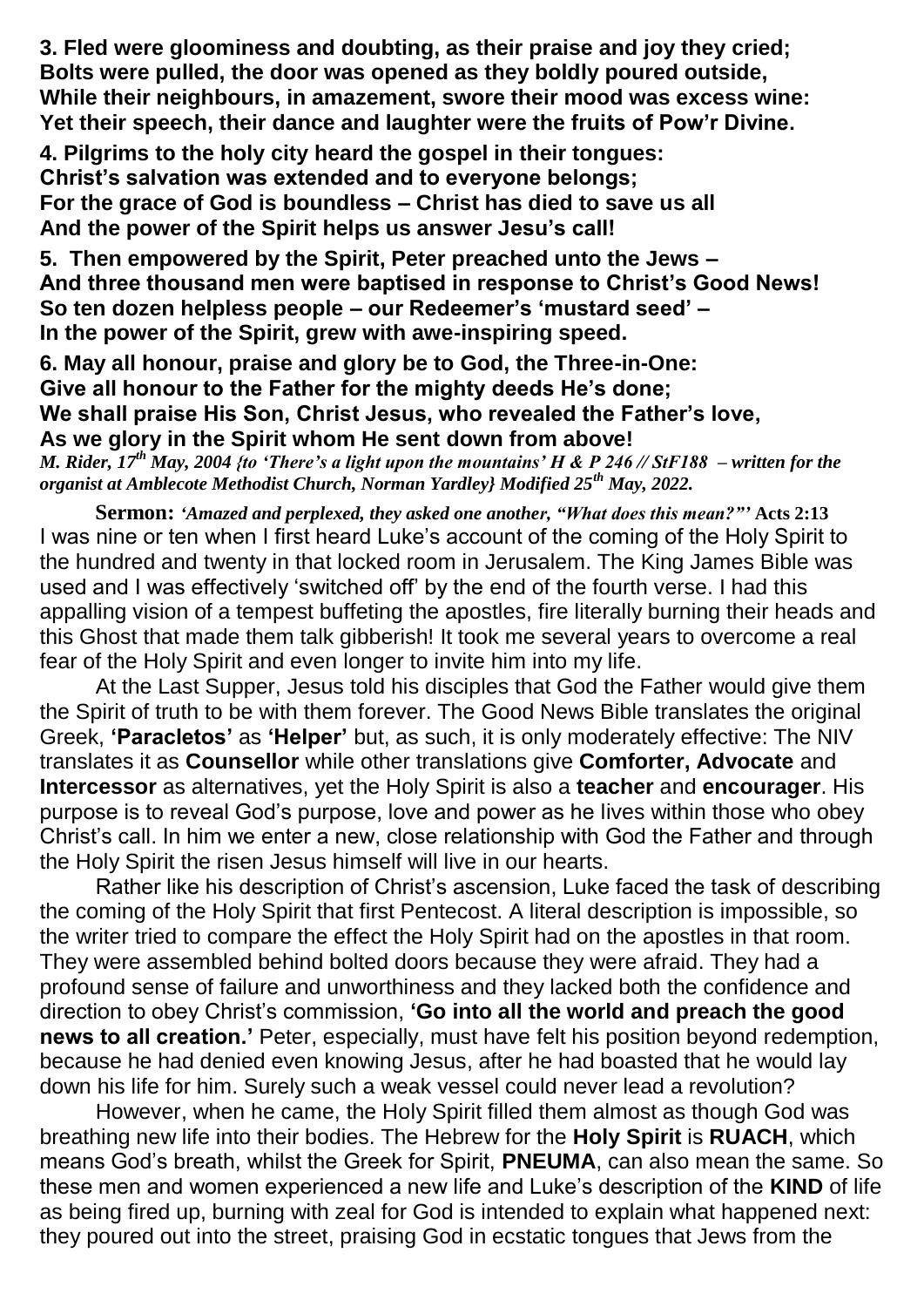boundaries of the Diaspora could understand; when cynical Jews mocked them for being drunk, it was Peter who rebuked them, saying, **"Fellow-Jews and all of you who live in Jerusalem, listen to me and let me tell you what this means. These people are not drunk, as you suppose; it is only nine o'clock in the morning."** He then preached his first sermon, as a result of which around three thousand were baptized into their fellowship and the Church was born in the Spirit's power. There are many examples of how the Spirit can inspire ordinary people to do extraordinary things.

John Pounds founded the first Ragged School in Portsmouth in1803. He had been crippled after falling from a topmast when apprenticed at the Royal Dockyards, so he bought a shop with a living room above the workshop and made a good living as a rough cobbler, repairing boots and making clogs, even though the shop measured five by two and a half metres. When John's brother, a sailor, was unable to look after his crippled son, John took him in. He made special boots for the boy that – in time – cured his crippled feet. However, that wasn't enough for John, who taught him the trade and made him a partner.

This experience led John to consider the plight of the street urchins who begged and stole in Portsmouth's streets. He decided that they needed more than the basics of life, so he enticed them into his workshop with the promise of a baked apple or a baked potato, so that he could teach them. Despite the size of his shop, John taught up to forty of these rough children at a time, without recourse to corporal punishment and no child was said to have left unable to read, write, or do simple sums. In addition, he taught them nature study, history and the Scriptures. He nursed them when they were ill and begged respectable clothes, so that some could accompany him to church. He put a sign above the shop door, **'Little vagabonds preferred'** and accepted only children whose parents could not afford to pay for their education.

Others heard of his 'Ragged School', visited it and copied it and John Pound's vision spread throughout England and Wales, including the Black Country. Although Cradley was well-known for chain-making and coal mining in the mid-1800s, many people in the town led unhappy lives, because of poor housing, drunkenness, ignorance and gambling. Like many Black Country towns, Cradley had a large number of pigeonfanciers, too many of whom gambled away their housekeeping money on pigeon-races. Indeed, they often spent their wages on beer and pigeon feed, whilst wives and children went hungry.

1860 Thomas Crowther came to live Cradley and was saddened to see the state of the town. Nevertheless, rather than rushing to condemn these hopeless gamblers, Thomas bought pigeons of his own and joined the pigeon-fliers, though he neither gambled, nor drank beer with them. As a result, he won their respect and even friendship, so later in the year some of these rough men agreed to allow four or five of their children to be taught how to read, write and do sums at his home in Butchers Lane. After all, they knew that any adult who could read and write would find better-paid employment than theirs. Besides educating the children, Thomas Crowther and friends opened his house for Sunday worship and it was so successful that by 1863, there were regularly congregations of more than three hundred, so larger premises were needed. An ironmaster, Noah Hingley and friends helped to build the High Town Ragged School in Mapletree Lane and it opened in May that year, giving hundreds of poor children an education and opportunities that they otherwise would not have had. Whilst most people would consider John Pounds and Thomas Crowther as 'ordinary' men, both worked in the power of the Spirit and transformed many children's lives.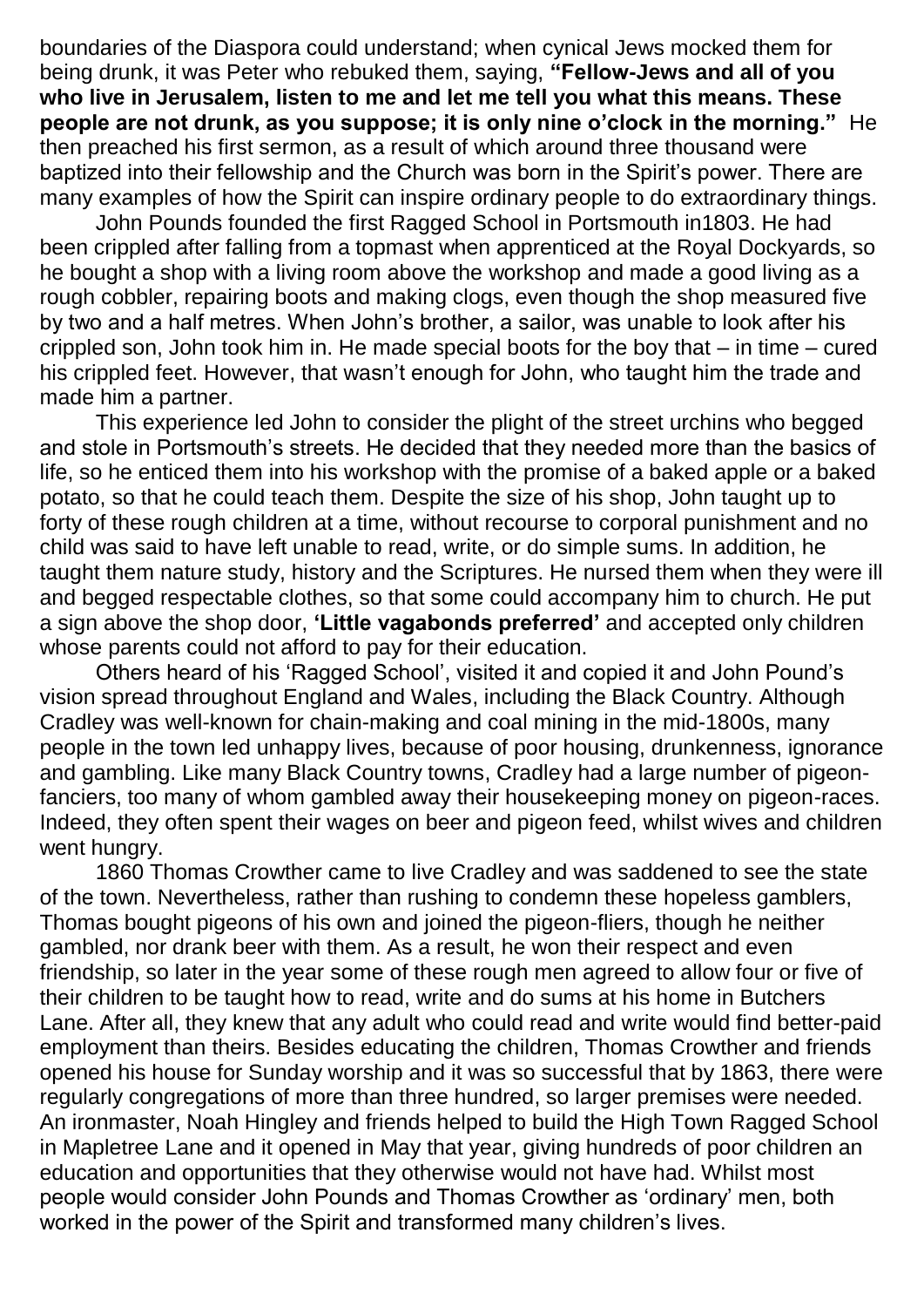As Twenty-first Century disciples, the Lord challenges us to pick up the mantle passed from St. Peter to John Wesley: we are called to serve all-comers, not just fellow-Christians, just as Jesus reached out to Gentiles, outcasts and even Samaritans. No one is outside the scope of God's love – even people we find it hard to like – and the needs of communities in the post-pandemic age are great indeed. We must let the light of God's love shine from our actions, for only when we live out our faith will others hear and respond to our message of salvation and turn to Christ. Amen.

**Before our closing hymn, I am going to be pedantic and controversial – nothing new there – because I am going to suggest it reasonable to refer to the Holy Spirit as a feminine being. Let me explain: although the Spirit is traditionally referred to as male, the word 'Spirit' in Hebrew is 'Ruach' and it is a feminine noun, in which case ought we to use 'she'? In Greek 'Spirit' is 'Pneuma', but it is gender neutral, so I think it is questionable to refer to the Spirit as 'It'. I've left it till last, so you aren't distracted during the remainder of the service and I'm not asking for an answer today but at least consider what I have said.**

*Our closing hymn, written by Brian Wren, reminds us that the Holy Spirit is not trapped in ancient history, but He / She works in and through us now and always, if we let Her. Incidentally, I much prefer the version of this hymn in "Hymns and Psalms" and can't understand the revision. Hymn number 398, "There's a Spirit in the air,"*

**1. There's a spirit in the air, Telling Christians everywhere: Praise the love that Christ revealed, Living, working, in our world.**

**2. Lose your shyness, find your tongue; Tell the world what God has done: God in Christ has come to stay; Live tomorrow's life today!**

**3. When believers break the bread, When a hungry child is fed, Praise the love that Christ revealed, Living, working, in our world.**

**4. Still his Spirit leads the fight, Seeing wrong and setting right: God in Christ has come to stay; Live tomorrow's life today!**

**5. When a stranger's not alone, Where the homeless find a home, Praise the love that Christ revealed, Living, working, in our world.**

**6. May his Spirit fill our praise, Guide our thoughts and change our ways: God in Christ has come to stay; Live tomorrow's life today!**

**7. There's a Spirit in the air, Calling people everywhere: Praise the love that Christ revealed, Living, working, in our world.** *© Brian A. Wren {born 1936}*